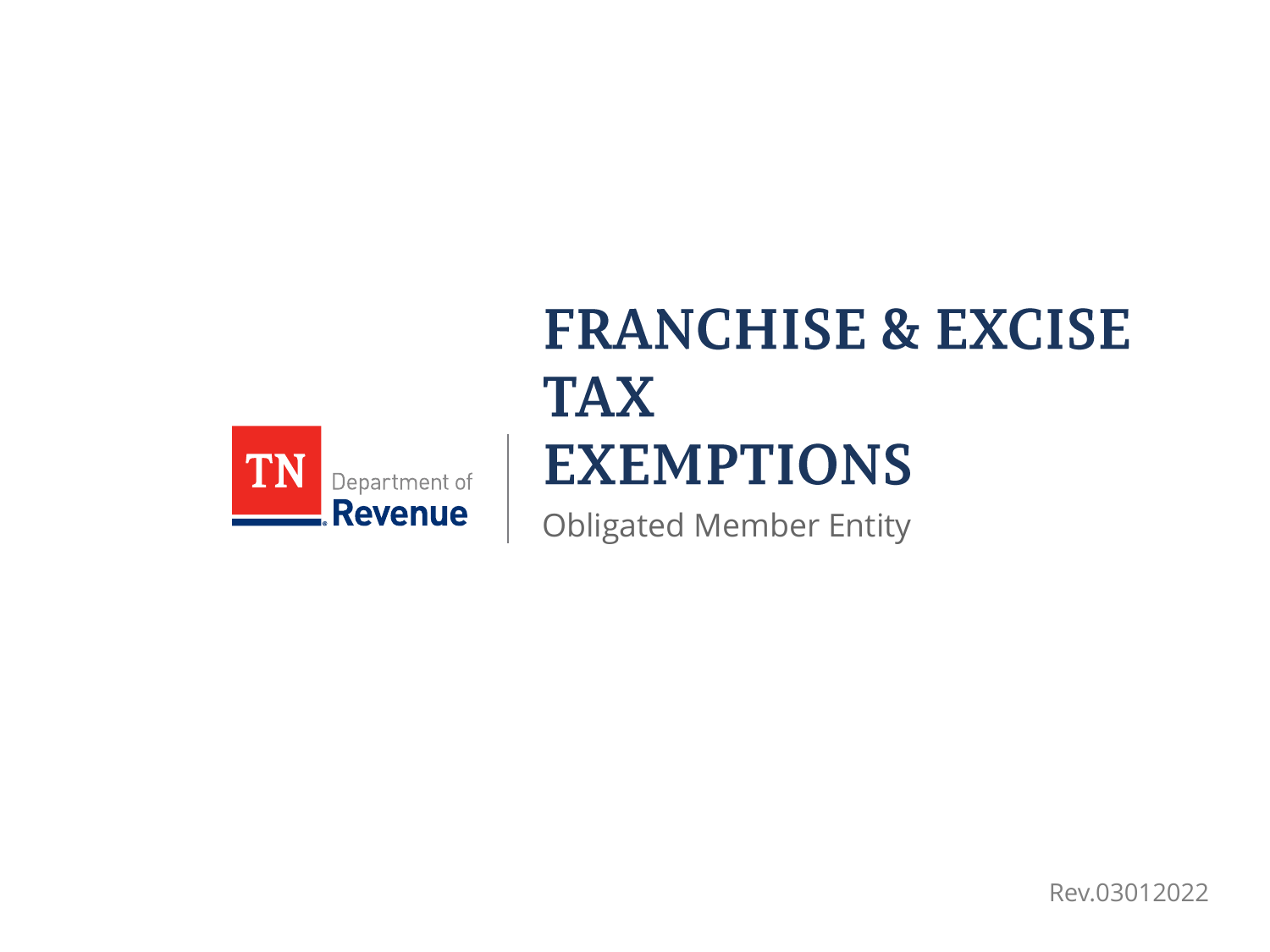#### Qualifications

- ❑ Tenn. Code Ann. § 67-4-2008(a)(9)
- ❑ Entity is an LLC, LP, or LLP
- ❑ All members or partners are fully liable for the debts, obligations, and liabilities of the entity
- ❑ Have filed appropriate documentation with the office of the Secretary of State prior to the first day of the taxable year for which a return is filed

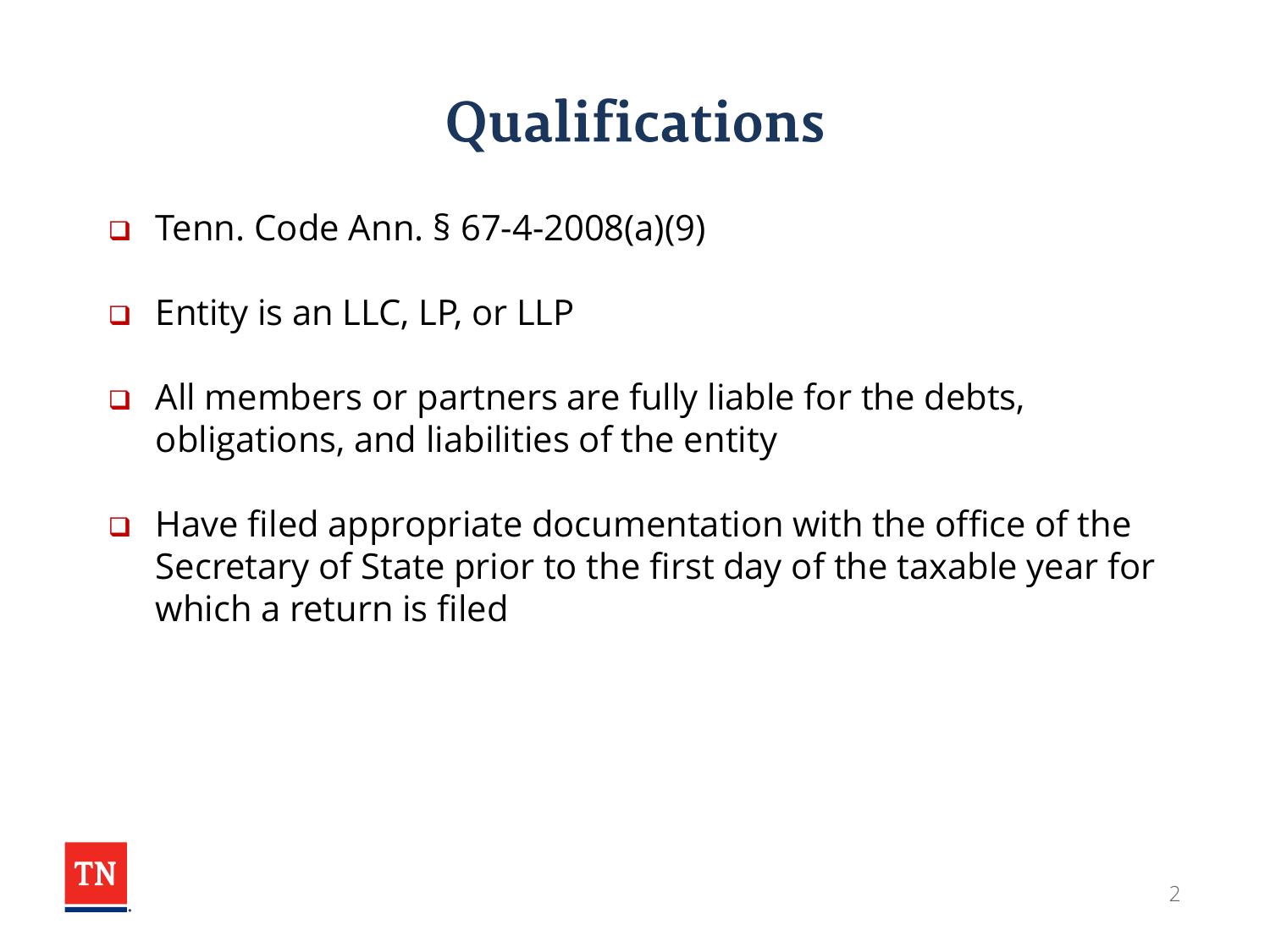#### **Election**

- ❑ Members or partners of a limited liability entity may make an election for the entity to be treated as an exempt "obligated entity"
- ❑ The members or partners making this election must file the required documentation with the Secretary of State to become fully liable for the debts, obligations, and liabilities of the entity and are referred to as "obligated members"

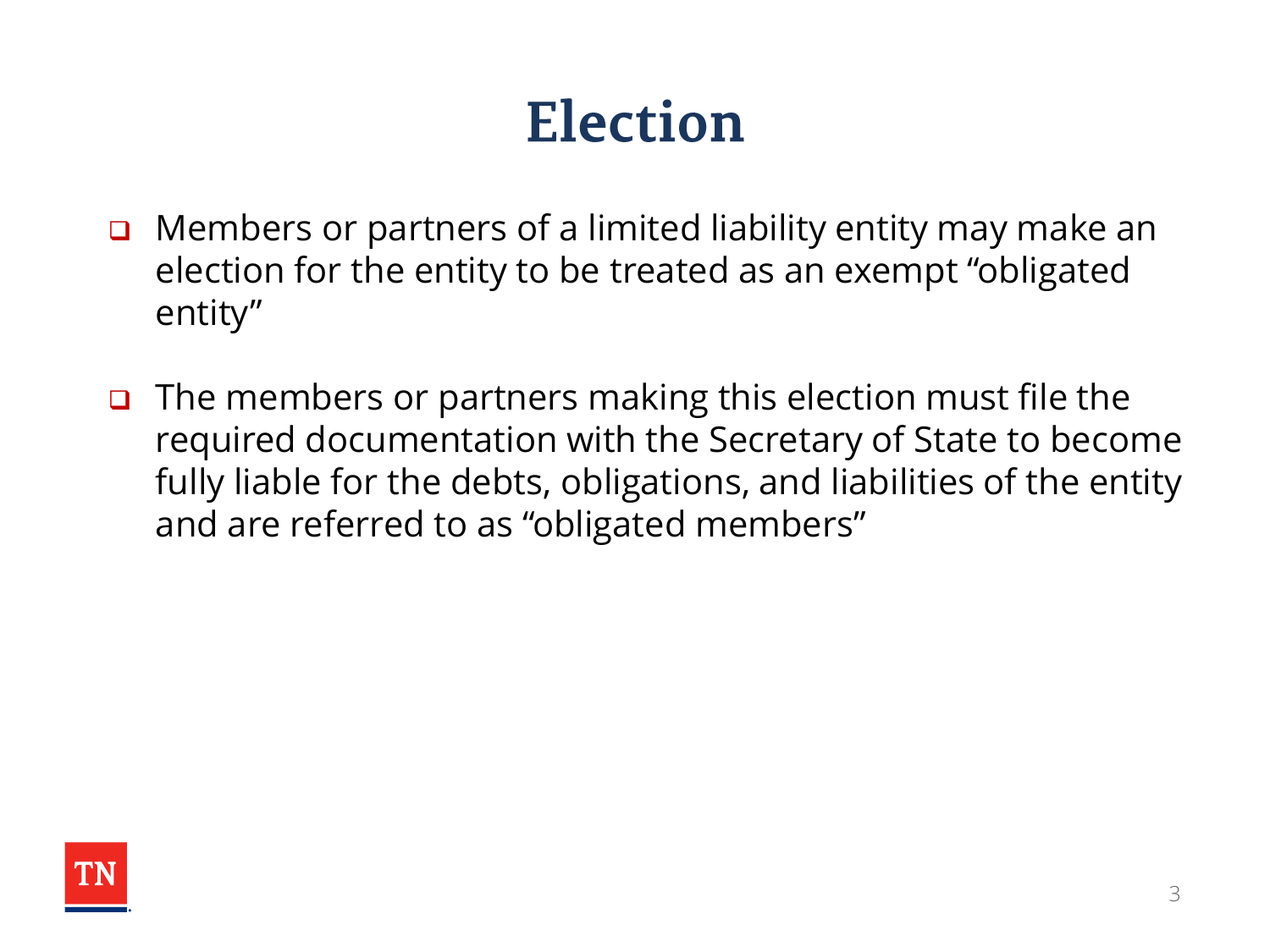## **Limited Liability Protection**

❑ If any obligated member or any owner of an obligated member, whether such ownership is in whole, in part, direct, or indirect, provides limited liability protection, the obligated member entity is liable for franchise and excise taxes on the portion of income and equity attributable to such obligated member

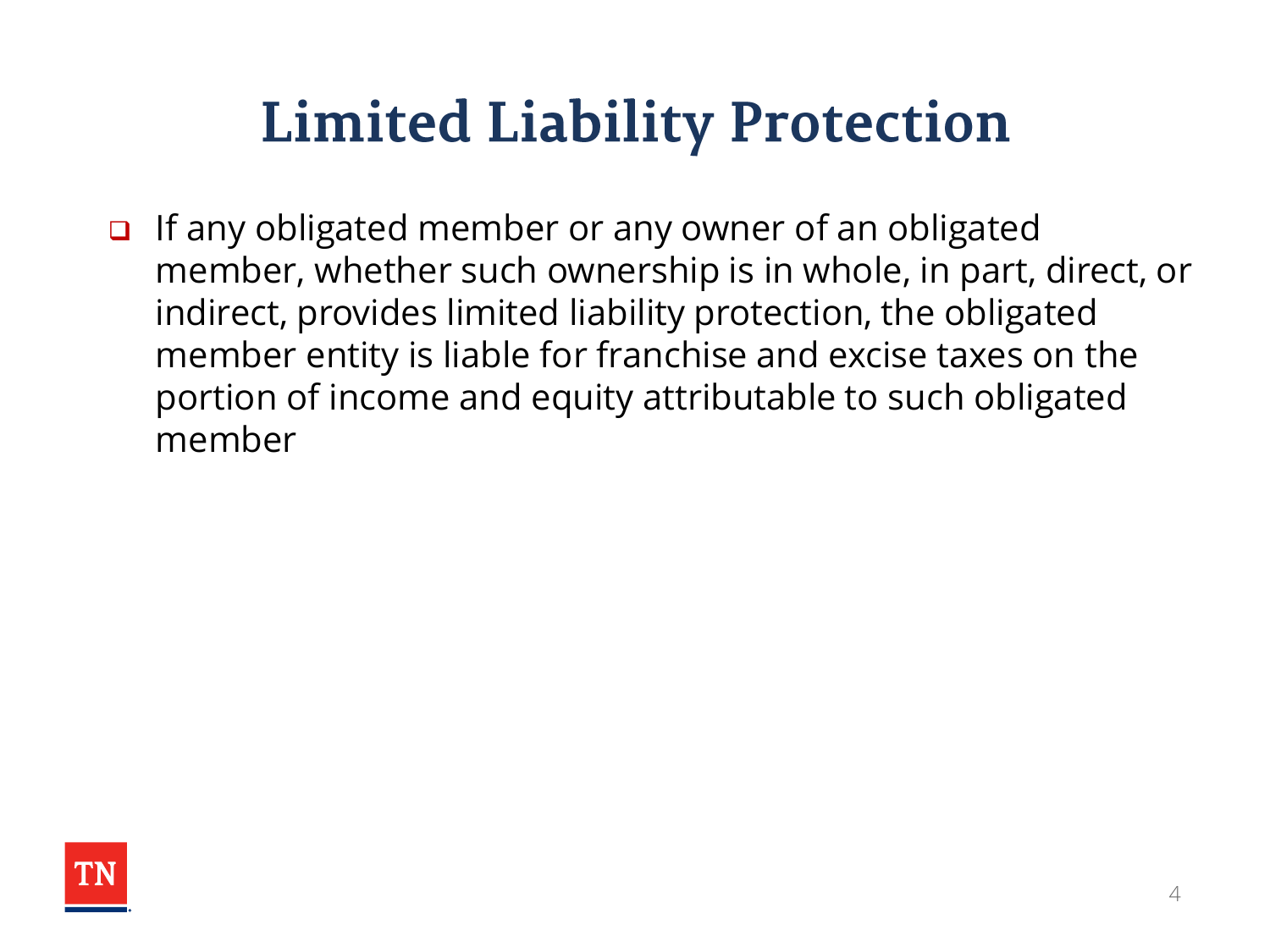# **Registration**

- ❑ Must file an application for exemption on form FAE 183, [Application for Exemption/Annual Exemption Renewal](https://www.tn.gov/content/dam/tn/revenue/documents/forms/fae/fae183.pdf), in order to receive the exemption
- ❑ Must attach required documentation that has been filed with the Tennessee Secretary of State
- ❑ If the entity does not meet the exemption requirements in any given year, it is taxable on all activities for that year
	- ❑ A completed franchise and excise tax return ([FAE170\)](https://www.tn.gov/content/dam/tn/revenue/documents/forms/fae/FAE170_2019.pdf) must be filed electronically with payment of any taxes due by the 15<sup>th</sup> day of the fourth month following the close of the taxable year

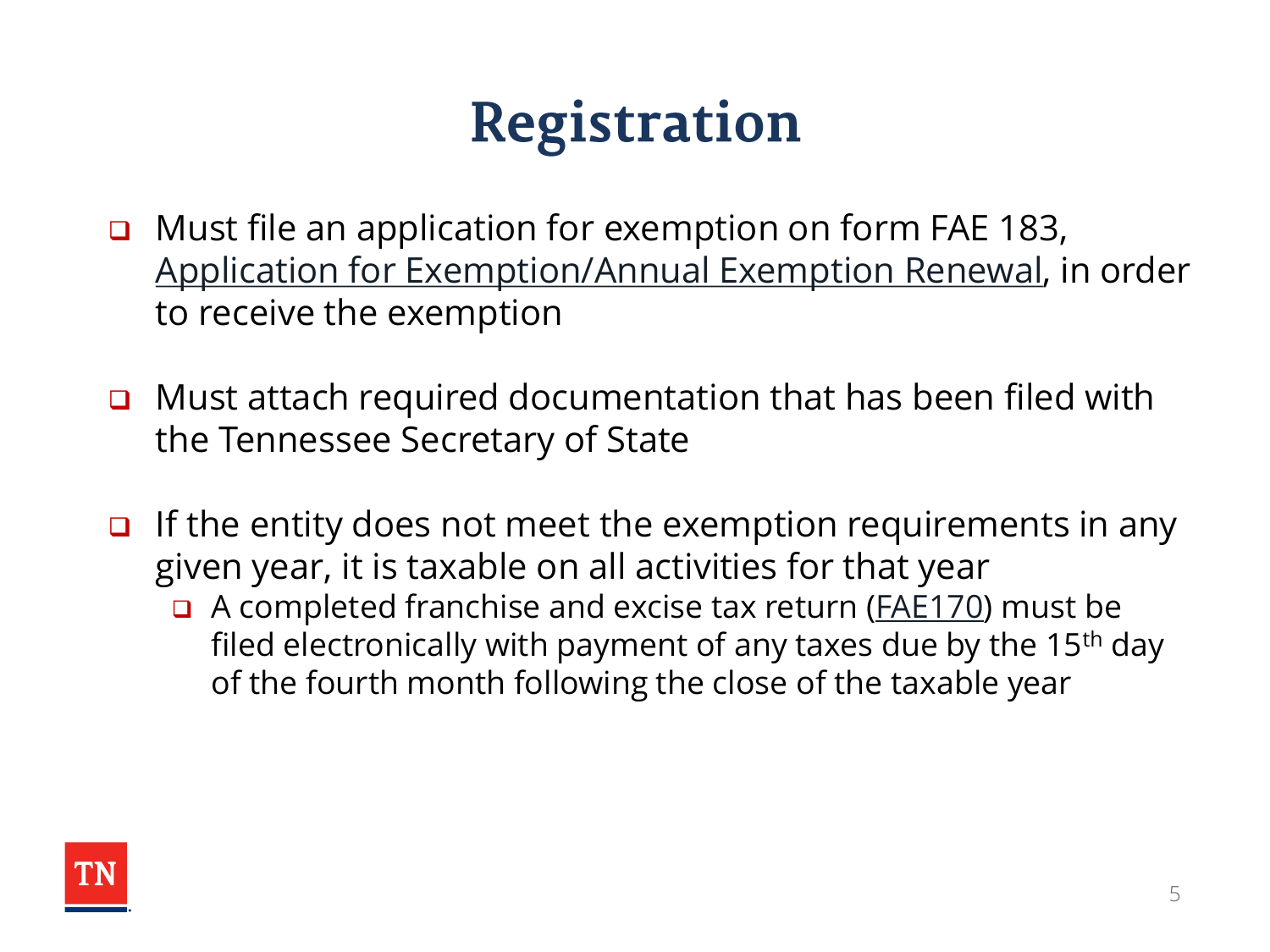# Renewal

- ❑ Both the initial application and the annual renewal are filed on form [FAE 183](https://www.tn.gov/content/dam/tn/revenue/documents/forms/fae/fae183.pdf)
	- ❑ This form with the appropriate sections completed must be submitted by the 15th day of the fourth month following the close of the entity's taxable year
- ❑ Entities requesting an extension for federal income tax are automatically granted an extension
- ❑ Must annually certify to be eligible for the exemption on or before the first day of the taxable year for which a return is filed

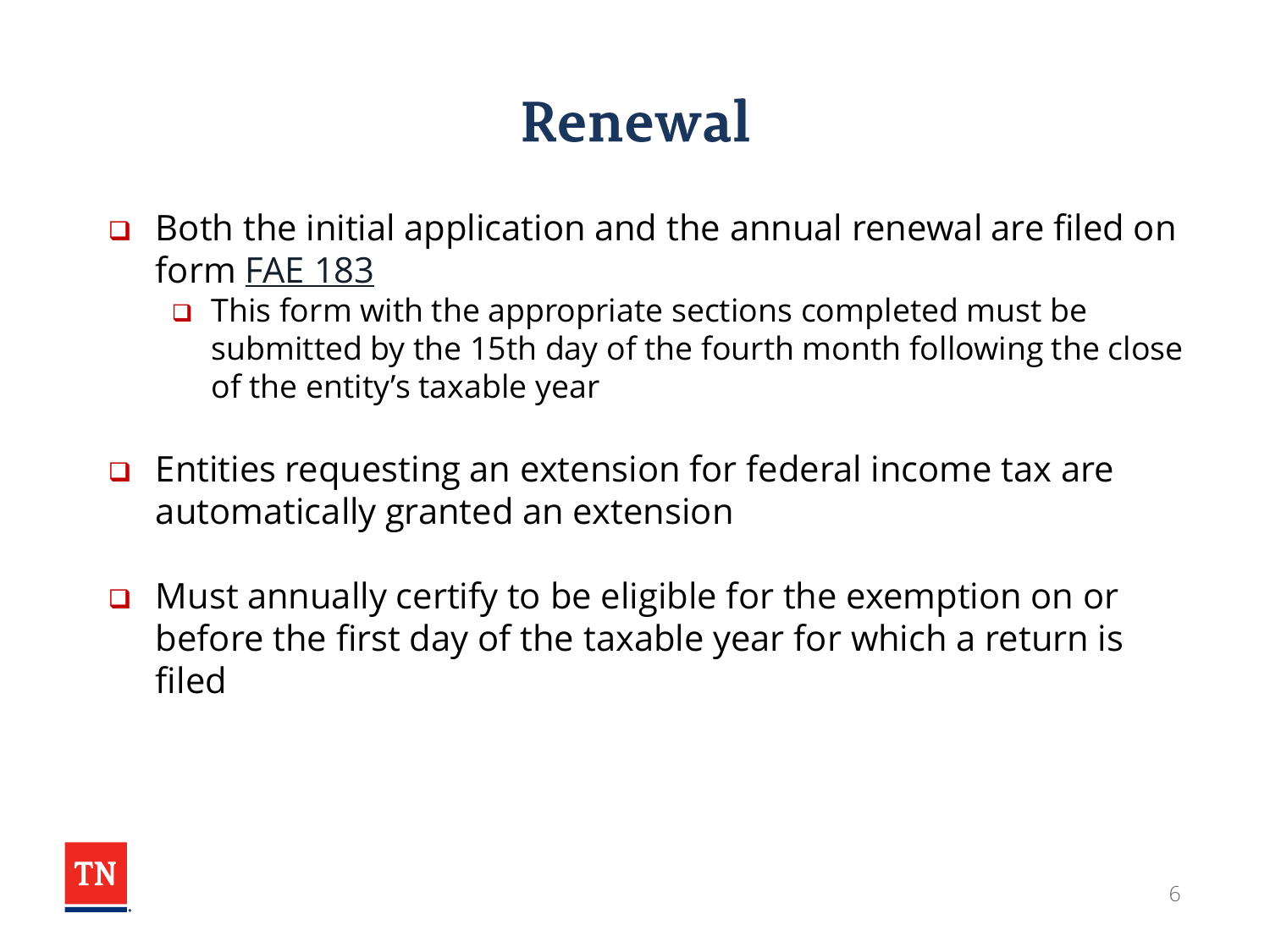# **Annual Certification**

- ❑ Limited Partnership
	- ❑ In order to be effective, each limited partner must sign the certificate of limited partnership, or an amendment to the certificate of limited partnership containing this provision and must be notarized
- ❑ Limited Liability Partnership
	- ❑ In order to be effective, each partner must sign the application of registered limited liability partnership, or an amendment to the application of registered limited liability partnership containing this provision and must be notarized

#### $\Box$  LLC

- $\Box$  In order to be effective, each member so identified must sign the articles, or an amendment to the articles containing this provision. The amendment or articles may provide that it is only effective if all members make and maintain such an election.
- ❑ In such case, the articles must affirmatively identify each member and state that such persons constitute all the members of the limited liability company

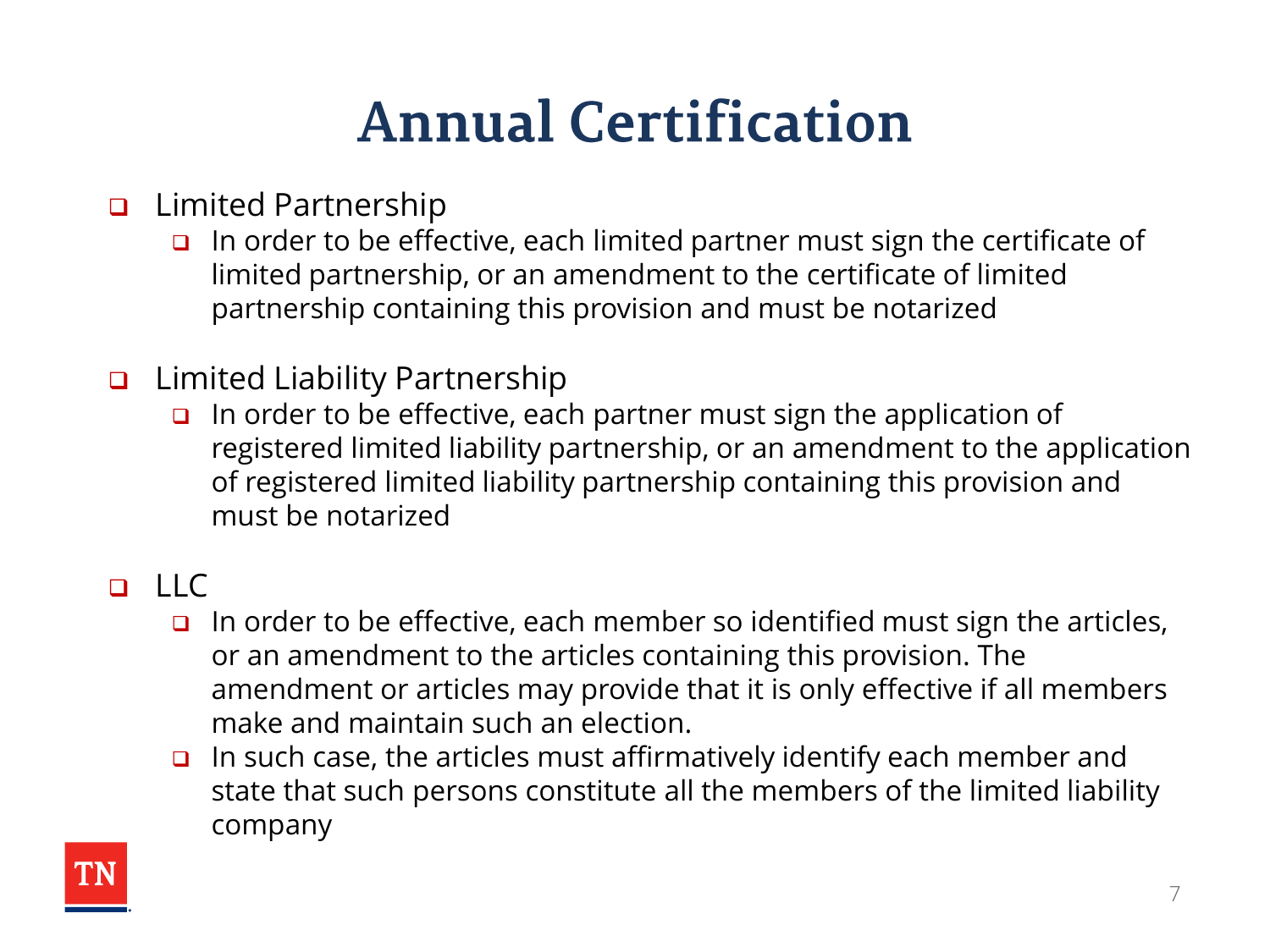#### **Resources**

- ❑ [Application for Exemption/Annual Exemption Renewal](https://www.tn.gov/content/dam/tn/revenue/documents/forms/fae/fae183.pdf)
- ❑ Franchise and Excise Tax Return, [Form 170](https://www.tn.gov/content/dam/tn/revenue/documents/forms/fae/FAE170_2019.pdf)
- ❑ Tenn. Code Ann. § 67-4-2008(a)(9)